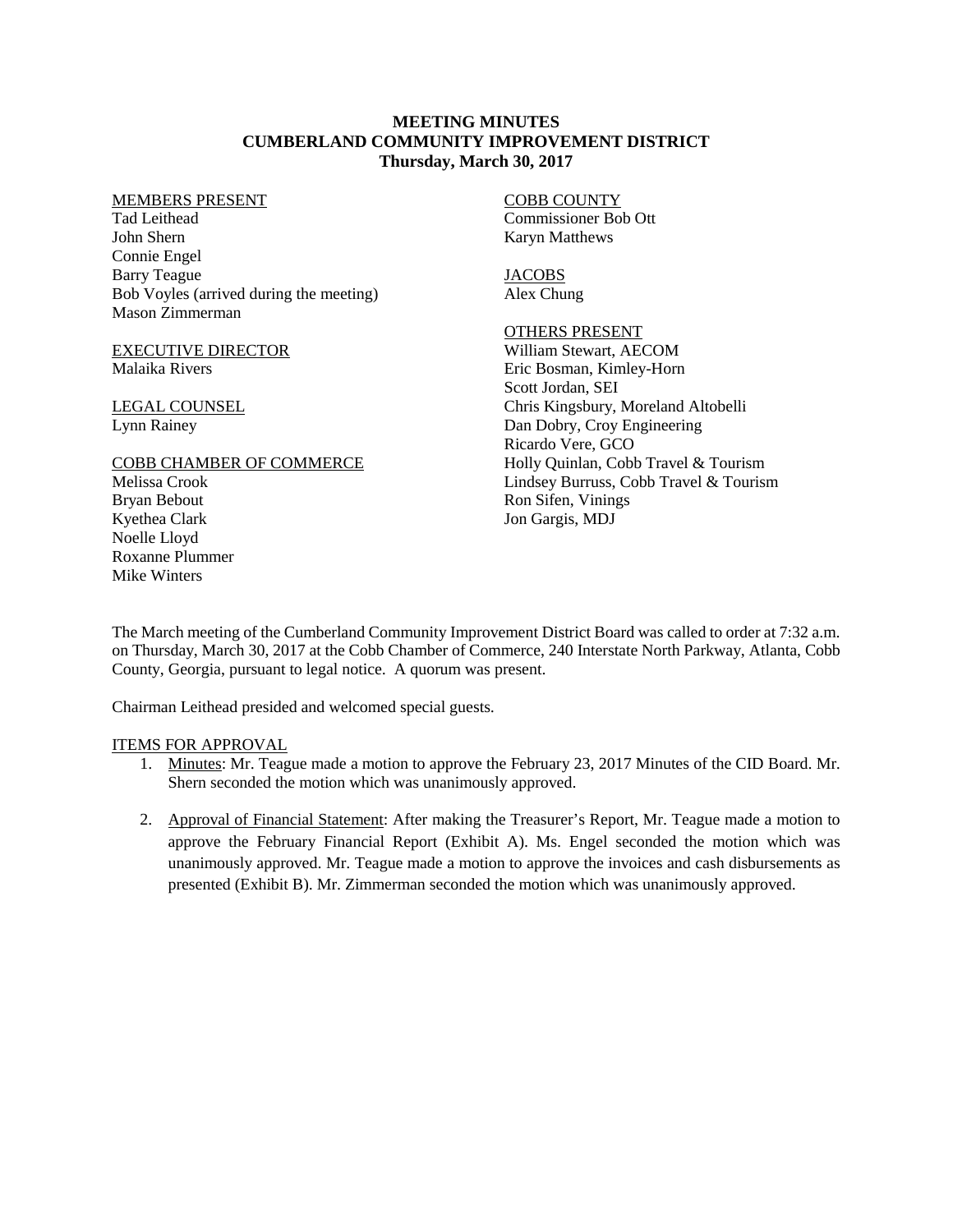# **CCID Minutes March 30, 2017 Page 2 of 6**

#### CHAIRMAN'S REPORT: BIG PICTURE

Chairman Leithead stated that several members of the Board had some discussions recently with the County with regard to ongoing maintenance of streetscapes (ie – hardscapes) that the CCID installed which are now in need of repair. The question is who is responsible for maintaining these improvements long term. Chairman Leithead stated that these Board members had determined that the CID's beautification investments were best channeled into the core; defined as the area inside Cumberland Boulevard loop road. Commissioner Ott, District 2, expressed his concerns stating that the CCID has been a tremendous partner with the County for 25 plus years but now does not want to maintain its improvements around the entire CCID. He illustrated the difficulties from the County's perspective, stating that the County put aside \$50M for matching grants, with Akers Mill Ramp receiving a large portion of those funds. Specifically, of the \$24M that has been allocated so far out of the \$50M, District 2 has received \$21M (\$15M is for the Akers Mill Ramp). Every time a project comes up in the CCID, the other Commissioners question it, and even though District 2 is half of the County's digest and the CCID contributes a huge amount of money towards projects in the area, it is becoming increasingly difficult to justify allocating more money to them. Because of this, all of the beautification that the CCID has done the County is reluctant to keep up. As of now, the deteriorating decorative stamped concrete crosswalks are being patched because the County is not expending the resources to replace them. Commissioner Ott went on to address the recent decision by CID Board members' to limit hardscape maintenance investments to the CID's core; it leaves the CCID edges not looking as well and effectively creates a CID within the CID. The CCID has spent a lot of money on beautification and provided the CCID's decorative streetlight partnership with the County as an example of what he would like to seen done throughout the CCID. He recommended the CCID and County look at how to partner on hardscape maintenance moving forward. Chairman Leithead stated the CCID has made huge strides over the years in terms of the beautification of the area and is trying to come to some sort of reasonable understanding with the County.

#### {Bob Voyles joined the meeting at this point}

Commissioner Ott then discussed a pressing need, stating that the landscaped medians around the stadium, Windy Ridge Parkway and Circle 75, needed repairing at an estimated cost of \$3,600. He stated that if the County handles this landscaping request it would take 12 days whereas if the CCID handled it would only take 1 to 2 days. Chairman Leithead stated if the CCID can spruce up the medians around Windy Ridge for Braves opening day then that is a no-brainer. The question is where do we go moving forward? He turned the conversation from landscaping back to hardscaping and noted that Ms. Rivers and Ms. Clark have embarked on an extensive process of evaluating what the CCID maintains, invests in, potential solutions to lower costs or focus on particular areas, and possible policy adjustments. The CCID Board has been appropriately operating under policies that have been approved. This analysis will be ready in the next couple of months. The CCID is in the leverage business, not in long term maintenance. Chairman Leithead asked for Board discussion. Chairman Leithead suggested to Commissioner Ott for CCID staff to continue to evaluate existing conditions then come back to Commissioner Ott with a suggestion as to how the CCID might partner moving forward. Chairman Leithead then asked for Commissioner Ott to gather the information on what work needs to be done on Windy Ridge Parkway. The CCID will commit an amount up to \$5K, and CCID staff will then ask Russell Landscape to react immediately to this request. This request will not set a precedent, but it is just something that needs to be done because the stadium is opening. The money will come out of the Landscape Maintenance Budget. The CCID will then study the hardscape maintenance partnership moving forward to determine a long term recommendation.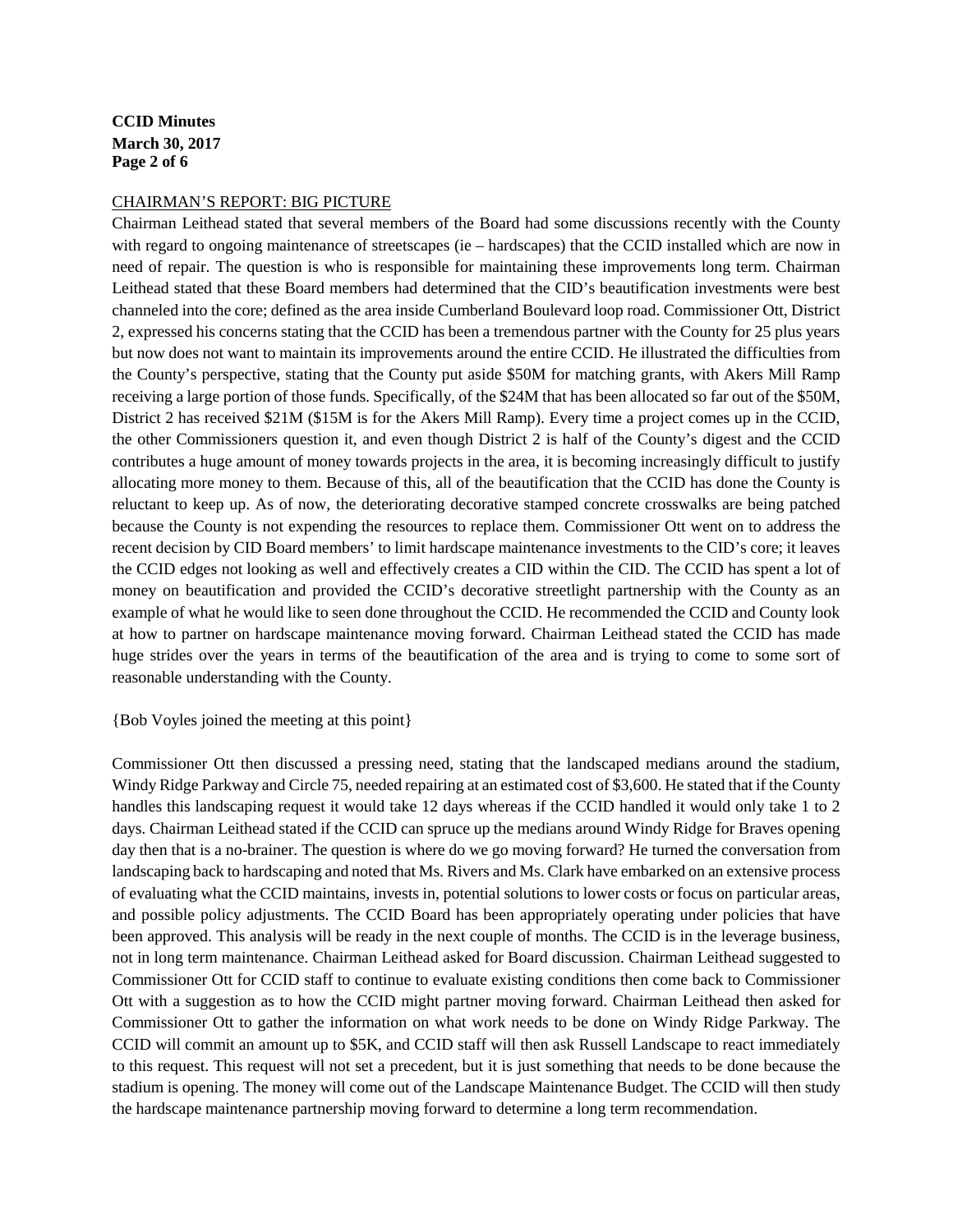# EXECUTIVE DIRECTOR'S REPORT

# A. Real Estate Activity

- 1. Development Pipeline: Ms. Rivers encouraged Board members to review the Cumberland commercial and residential square footage, residential market and growth collaterals.
- 2. Investment & Sales Activity: Ms. Rivers asked Board members to review the Investment and Sales activity collaterals.
- B. Work Program Overview
	- 1. CID Open Projects & Other Agency Open Projects: Ms. Rivers reviewed the CCID Open Work Program. Majority of the CCID's projects are under construction with a few projects in the design pipeline concept.
- C. Required Action/Requests
	- 1. Overview of Financial Requests and Impact on Cash Flow Model

Ms. Rivers reported that at last month's Board meeting, Board members were notified there was an opportunity to apply for state and federal funds for projects that were eligible (Akers Mill Ramp Ph. 2, Stillhouse Trails Scoping study, and Akers Mill Central Ph. 2 Design/ROW/Construction). CCID staff continues to have conversations with ARC and SRTA for Akers Mill Ph. 2. Ms. Rivers went on to state that at last month's Board meeting she had indicated there was an opportunity to seek \$18M, but part of that would be inclusive of local matches. Over the past few weeks, Ms. Rivers has been working on the specific strategy. The state application has been submitted and the federal will go to ARC and will be submitted in May.

- a. Akers Mill Ramp Ph. 2:
	- i. ARC and SRTA Grant Applications Approval
	- ii. Commit to Balance of the Cost of Ph. 2 Design (\$1,189,818)

Most notably when Ms. Rivers discussed this last month, she indicated her likely recommendation would be to apply for about \$17.5M in federal funds with \$14M (80%) coming from the feds and \$3.5M (20%) coming from the CCID as the local match. This recommendation still stands, but is not seeking that \$3.5M local match from the CCID. Instead, the CCID will be using the County's existing funding, (\$4M remaining from the \$15M the County committed) as the local match. This is enough money to cover the local match for a federal request through ARC. (Commissioner Ott indicated earlier that \$11M of the \$15M will be going to Ph. 1 leaving \$4M for Ph. 2.) Ms. Rivers went on to explain that having more skin in the game makes the opportunity to be awarded this money that much more favorable. Since the CCID has enough money left in the budget to begin the design of Ph. 2, but not enough to complete the design, Ms. Rivers' recommendation was for the Board to commit only to the remaining dollars necessary to finish the design  $(\sim 1.18M)$ . Coupled with the County's \$4M, this effectively increases the local match and sends a strong message to the state and feds. Ph. 2 is moving along and Ms. Rivers suggested the Board commit to the remaining dollars now to show a stronger local match. Mr. Voyles made a motion to approve the expenditure of these funds in the amount of \$1,189,818 for the balance of Ph. 2 design and the approval of the submittal of the grant to ARC and SRTA. Mr. Shern seconded the motion which was unanimously approved. Chairman Leithead stated this new strategy increases the local match while decreasing the CCID's out of pocket expense by \$2.3M. Chairman Leithead and Board members gave kudos to Ms. Rivers for the great work.

- b. Stillhouse Trails Scoping Study
	- i. ARC Grant Application Approval
	- ii. Commit to the \$90k Local Match

Ms. Rivers stated this effort was initiated two years ago, and now the project has been conceptualized and is in a position to advance to the scoping stage which will further define the technical needs as well as begin to design the project. CCID staff will submit an application to ARC for this scoping work for a total of \$450K, with \$360K (80%) from ARC and \$90K (20%) from the CCID as the local match. This is not a request to design, but only to scope as this will allow the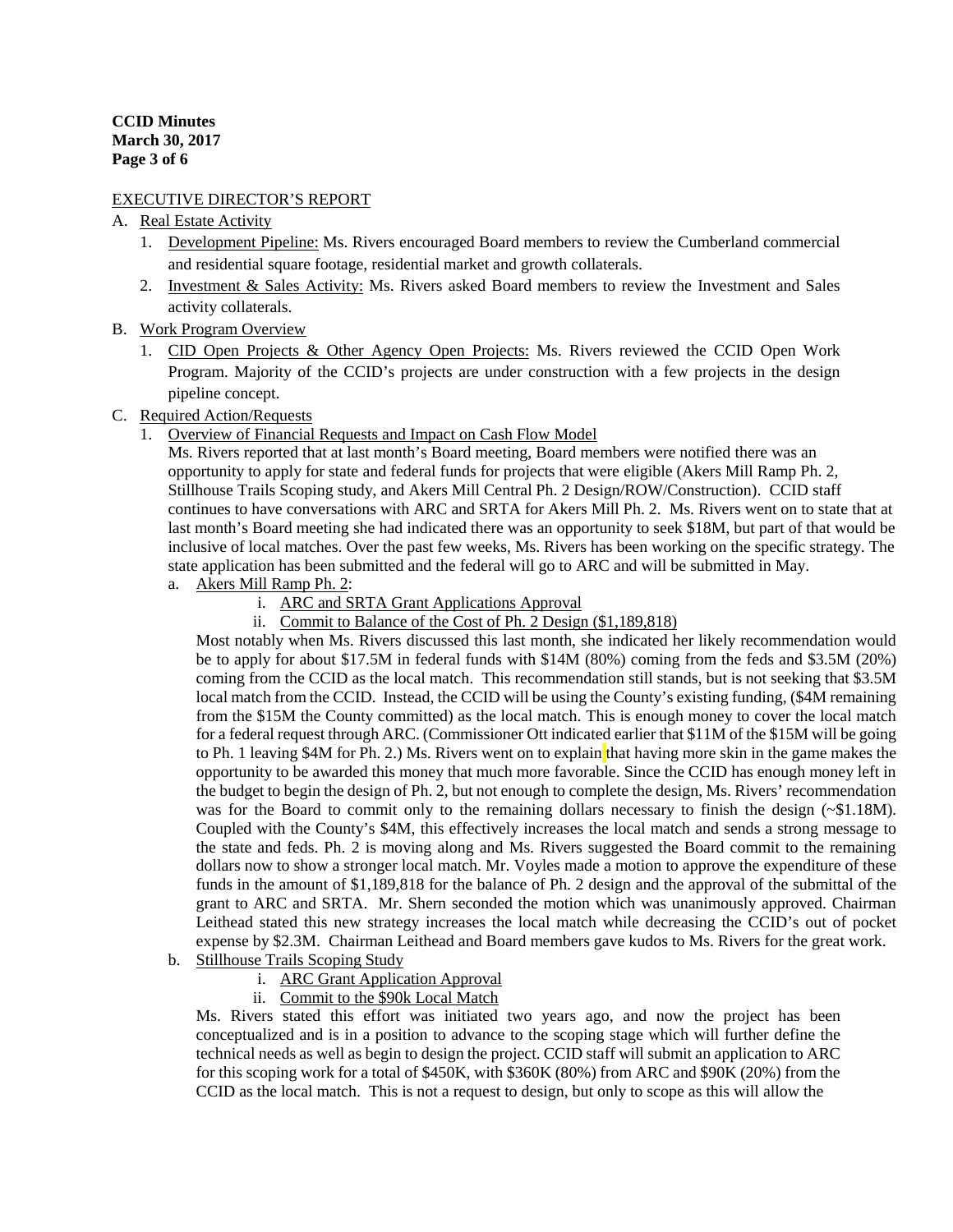# **CCID Minutes March 30, 2017 Page 4 of 6**

CCID to better understand the project's potential costs as well as the schedule. The funds are not committed unless the match is made. If the grant is not received then the CCID will then decide on the next steps. This is an important project and a relationship builder with Vinings. Commissioner Ott thanked Mr. Zimmerman for the open dialogue and relationship with Vinings. Mr. Zimmerman stated the CCID should apply for the funds and commit the money if the CCID receives the funds. The extent of the scope depends on Vinings. There are two options: 1) the CCID can continue on the path to connect to Vinings or 2) the CCID can scope it for the CCID and it will not connect to Vinings. It is incumbent on Vinings to tell the CCID its preference for the plan. The CCID will move towards trying to scope with Vinings in mind or move away from scoping with it and make it a CCID project. The goal is to integrate, but that information has not been received. Ms. Rivers stated CCID staff has not put any language together to issue to the public, but the CCID would need that understanding from Vinings prior to developing the scope before issuing. Vinings has 30 more days to decide. Mr. Voyles made a motion to approve \$90K for the local match to do the scoping study for the Stillhouse Trails project and approval of the grant application. Mr. Zimmerman seconded the motion which was unanimously approved.

### c. Akers Mill Central Ph. 2 Design/ROW/Construction

### i. ARC Grant Application Approval

Ms. Rivers stated one of the highest priority projects in the CCID's Bike Master Plan is to improve the trail connection along Akers Mill Rd from the Cobb Energy Performing Arts Center, across I-75, and around the crib wall to the Bob Callan trail. Given the growing office and multi-family densities in that immediate area, there is a need provide better pedestrian and bike facilities. This would be a new project for the CCID work program. Given the CCID's previous investments along Akers Mill Rd., those investments will be used as the local match in the CCID's application. CCID staff plans to submit an application to ARC for design, ROW, and construction for \$2M, with \$2M (100%) from ARC matched via \$1.8M in previous CCID commitments. Mr. Voyles made a motion to approve the ARC grant application for Akers Mill Central Ph. 2. Mr. Shern seconded the motion which was unanimously approved.

Ms. Rivers reviewed the CCID's cash flow model. The CCID will be in the black for calendar year 2017, but will be in the red at some point in calendar year 2018. A strategy has been identified that would cushion that through a line of credit through a commercial lender. After today's approved requests, the CCID will also now be in the red during some portion of calendar year 2019. This information will continue to be looked at closely and these are worst-case scenarios.

- 2. Akers Mill Ramp Ph. 1
	- a. Approval of Intergovernmental Agreement: Ms. Rivers stated Ph. 1 of Akers Mill Ramp is going under construction. The final paperwork is being put together between GDOT and the contractor. Because the CCID is a funding partner, the state requires an intergovernmental agreement (IGA) with the CCID. It is in the process of being drafted, it is not in a complete final format, but Mr. Rainey, Legal Counsel, has reviewed it. It should be in the final format within the next two weeks. Ms. Rivers requested pending Mr. Rainey's approval of the document, the Board approve the IGA with GDOT for Ph.1 of the Akers Mill Ramp. Mr. Rainey discussed the IGA. After Board discussion, Mr. Shern made a motion to approve the IGA with GDOT for Ph. 1 of the Akers Mill Ramp once Mr. Rainey advises that the IGA is acceptable then Chairman Leithead would have the authority to execute the document on behalf of the CCID. Mr. Zimmerman seconded the motion which was unanimously approved.

### 3. Call for Caucus of Electors to Vote on Posts 1,2,4, and 5

Legal Counsel, Lynn Rainey, gave a report on expiring terms of office and the need to schedule an election. Mr. Rainey stated that the three year terms for the following posts will expire in May: Post 1 (Connie Engel), Post 2 (Tad Leithead), Post 4 (Bob Voyles) and Post 5 (Mike Plant). Post 1 and Post 2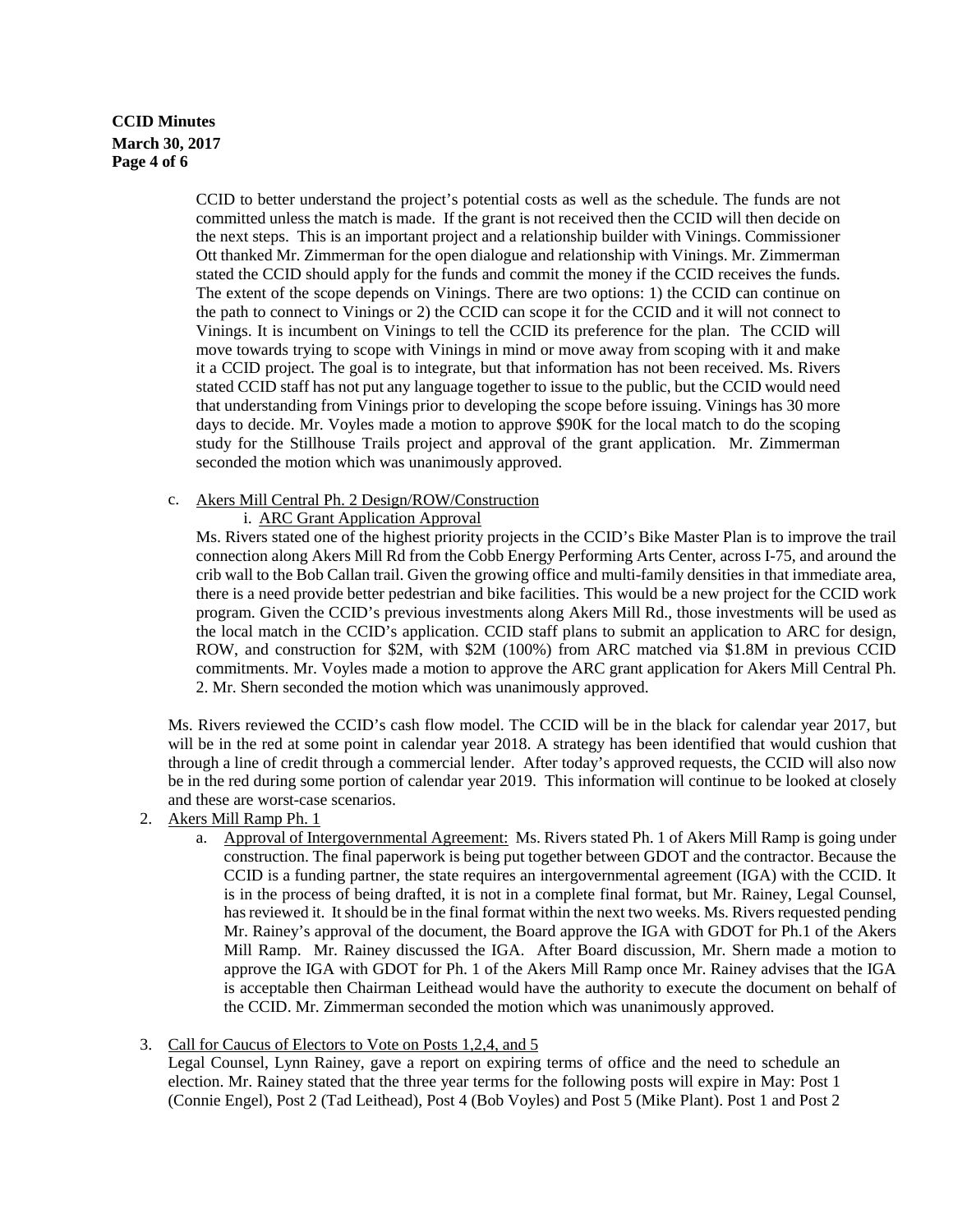# **CCID Minutes March 30, 2017 Page 5 of 6**

will be elected with one vote per non-contiguous property within the CCID and Post  $4 \&$  Post  $5$  will be voted on with one vote per \$1,000 of assessed value. That election will be advertised in the MDJ on 4 dates. The caucus of electors is a meeting of all the commercial property owners that pay the CCID tax who care to come and participate. Mr. Shern made a motion to call for the caucus of electors of the CCID and to conduct an election in conjunction with the May  $25<sup>th</sup>$  CCID Board meeting for Posts 1, 2, 4 and 5. Mr. Teague seconded the motion which was unanimously approved.

D. Key Updates

# E. Operations

- 1. Capital Improvements Update: Kyethea Clark, Director of Operations, gave updates on: Windy Hill DDI, Windy Hill East & West Side Road Improvement, Cobb Parkway Enhancements, Interstate North Pkwy, Bob Callan Trunk Trail Ph. II Segment A, and Windy Ridge Bridge.
- 2. Plans & Studies Update
	- a. Blueprint Cumberland 3.0 Update: Ms. Clark stated the Blueprint Cumberland 3.0 finished up the first round of public meetings. The consultant is compiling the public input and working on the economic impact analysis.
	- b. Bike Share Feasibility Study: Ms. Clark stated last month the CCID was awarded a grant from ARC for the Bike Share Feasibility Study. CCID staff is finalizing the scope and will work on retaining a consultant within the next few months.
	- c. Paces Mill Palisades CNR Facility Rehab project: Ms. Clark stated the RFQ has been released and the pre-bid meeting was held last Tuesday. The RFQ will close April 12.

Chairman Leithead stated the CCID agreed to spend up to \$450K to get the I-285 Pedestrian Bridge operational for pedestrian safety before SunTrust Park's first pitch on April 14. Ms. Rivers and Chairman Leithead have been in contact with James Hudgins, ARCADIS, in regards to the status and the County states it will be open and operational by April 14. The CCID's expectations are that the bridge is usable by opening day. The County has requested a CFA in regards to this project. The CFA is being drafted by the County and once tendered the CCID will respond. Commissioner Ott added that the Circulator begins on 3/31.

# F. Outreach: Noelle Lloyd, Communications & Outreach Manager, reported on current outreach activities:

Ms. Lloyd reported the CCID's focus continues to be on public awareness, engagement, and messaging.

- Continue to engage our stakeholders and business community at large through robust market resources, website and e-communications. Marketing materials have been updated and have a new look. This includes market activity sheets, project fact sheets, and CCID quick facts.
- The CCID is running a new digital media campaign. A production team is filming and producing a CCID video in two formats. This video will illustrate the significant impact the work of the CCID has had on the community/economy and show why Cumberland is the place to "live, work, play".
- CCID decorative banners are being installed and should be up by opening day.
- Continuing to work with the Braves on communication.
- The next Coffee and Construction event is scheduled for June 8<sup>th</sup>.
- The US Highway 41 (Cobb Parkway) Ribbon Cutting Ceremony will be held on April  $26<sup>th</sup>$  at 10:00 am at Riverwood 100.
- The Cumberland branding project continues to move forward, with a workshop that will be held on February 27th with our partners, Cobb Chamber of Commerce, Cobb Galleria, Cobb Travel and Tourism and EDGE.